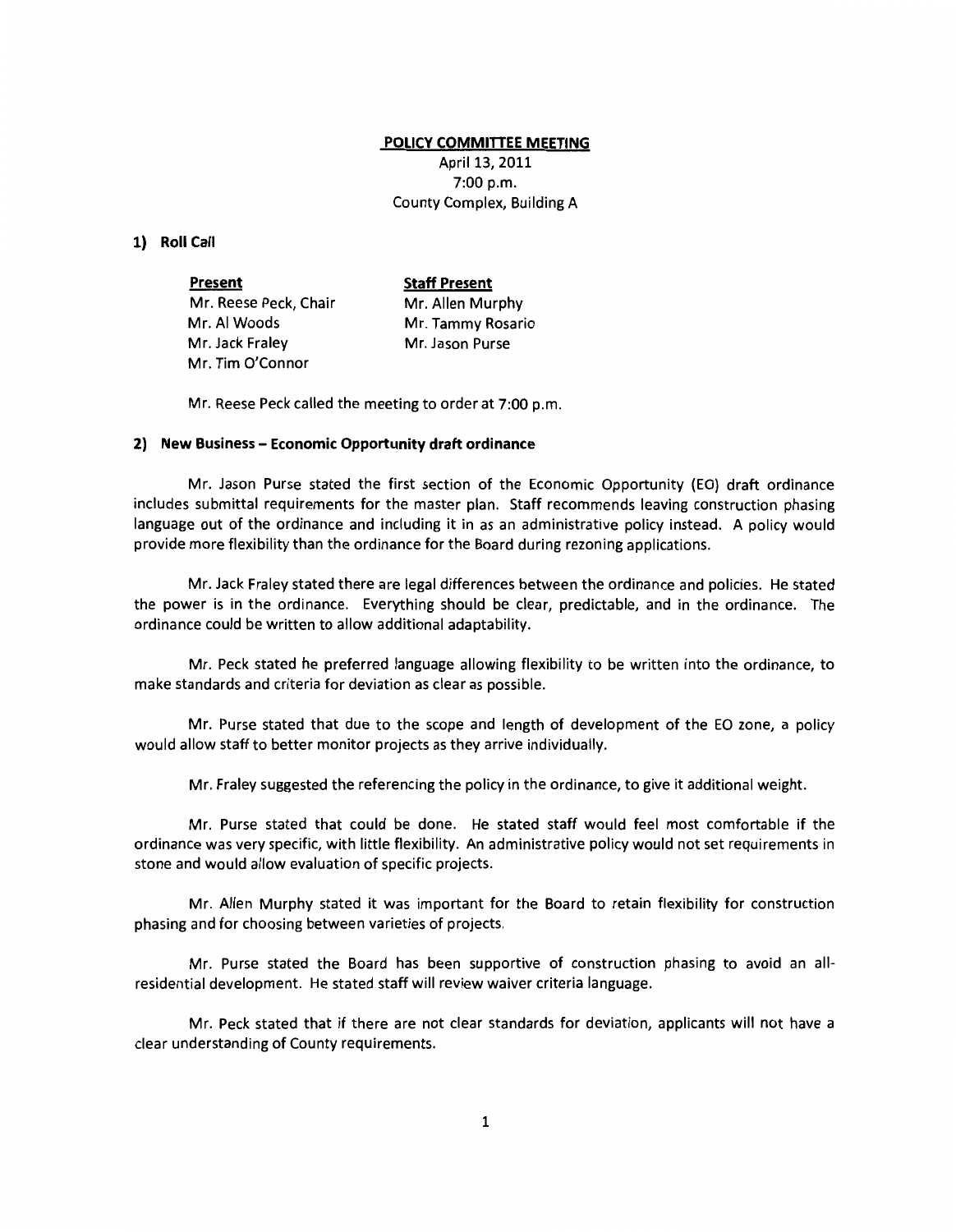Mr. Fraley stated in Section 1 of document requirements, at the end of the first paragraph, is language protecting landowners choosing not to participate in EO and gives them the rights to retain or rezone their property.

Mr. Purse stated in Section 1(7)(A) required documents, it references ordinance Section 24-23 to make clear to applicants they must still submit all normally required submittal documents in addition to EO-specific materials.

Mr. Fraley asked staff to think about illustrations for viewshed protection in the ordinance. He stated illustrations may not work, but the viewshed protection language is general in nature.

Mr. Purse stated that it may be difficult to represent the variety of scenarios that might be possible in selected illustrations.

Ms. Tammy Rosario stated the ordinance may be able to show past viewshed examples.

Mr. Purse stated the amount of retail uses in the permitted uses section has caused some community concern. He suggested moving the density section to the top of the use list. The density section language states only 15% of the total EO area can be dedicated to non-primary work place uses, including hotels, retail, convenience and service uses.

Mr. Peck stated the definition of developable area was inconsistent with the Urban Development Area (UDA) language on calculating densities. He stated the County cannot comply with the UDA density requirements unless it uses the UDA's density definition.

Mr. Purse stated that during a meeting with Mr. Fraley and members of the J4C community group, discussion had included consideration of a retail cap to go along with a residential one.

Mr. Purse stated staff initially proposed tiered densities based on transit availability, and adjusted the structure based on the Board's preference for lower densities, possibly tied to a Transfer of Development Rights (TOR) program.

Mr. Fraley asked staff to clarify the table on page 8, section 1.

Mr. Murphy stated staff would review the table.

Mr. Fraley stated the open space definition described open space as not less than 10% of the developable area of the site. He asked everyone to think about that percentage.

Mr. Purse stated the open space is specifically for the residential core area, not the primary industrial areas.

Mr. Peck stated he would like a review of York County's EO ordinance to avoid conflicts along County borders as the EO zones develop. He stated the County should communicate with York in the development of these areas.

Mr. Purse stated the EO ordinance must provide for zones anywhere in the County, not solely the Hill Pleasant Farm area. He stated the regional master plan is included in Section 1 of the ordinance.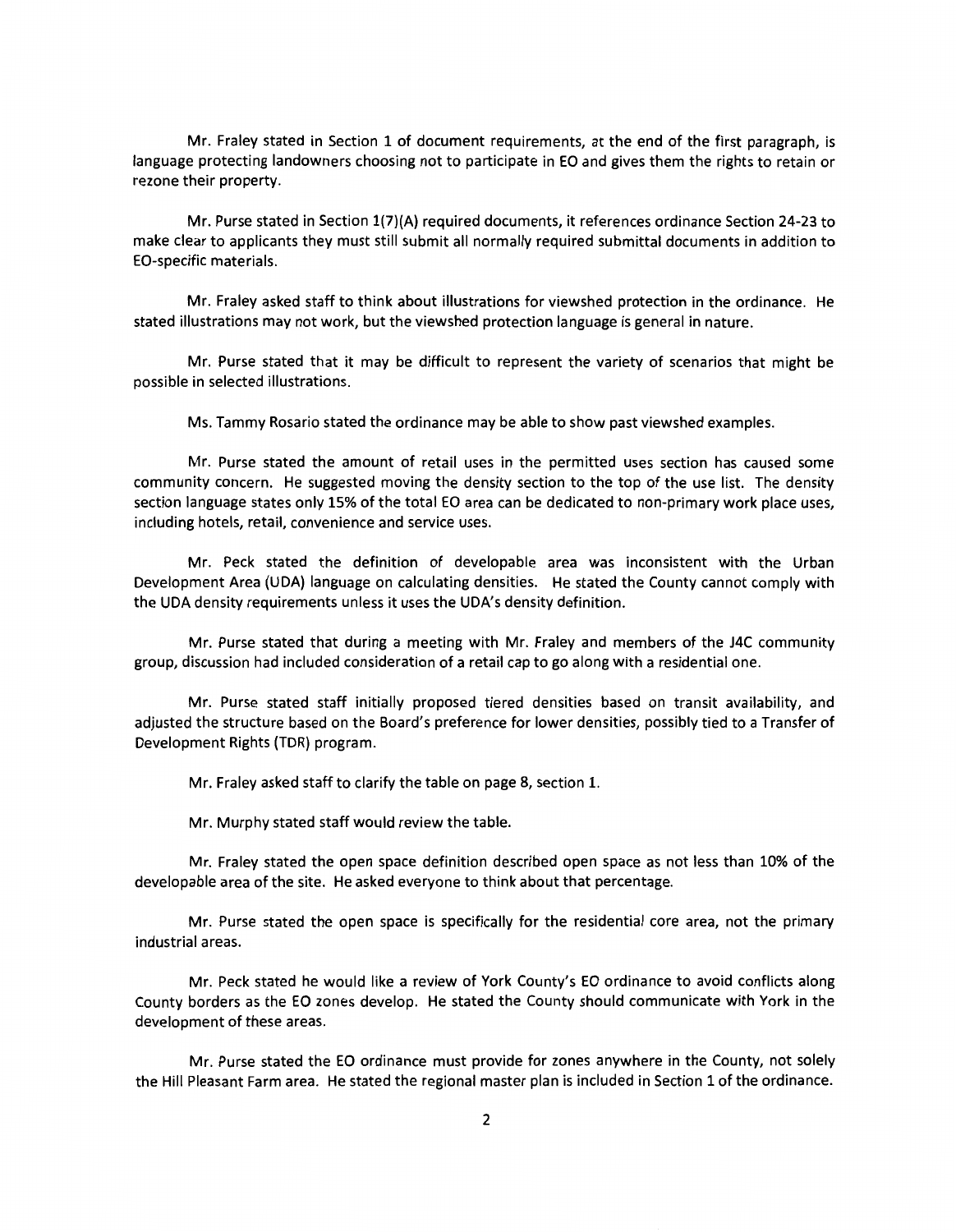Mr. Peck stated the time before EO development, the slow economy, and the surplus of space presents a rare opportunity to discuss EO visions with York.

Mr. Murphy stated the regional planning effort will be a test of whether there will be cooperation in the Lightfoot area.

Mr. Purse stated the suggestions from tonight's meeting will be presented at a June Board work session. Based on feedback from that meeting, staff will present a final draft to the Committee around late summer.

Mr. Fraley stated the ordinance could do a better job with open space requirements, instead of varied or no requirements in different parts of the zone.

Mr. AI Woods stated he shared Mr. Fraley's concern. He stated open space exists in the industrial areas although it may not be specifically defined as open space.

Mr. Purse stated other County industrial areas, including M-1 and M-2 zoning, do not have open space requirements, although it exists through parking and resource protection areas (RPA).

Mr. Woods asked about a unique industrial use, such as a 20,000 square foot industrial building with two employees.

Ms. Rosario stated the new parking revisions would more readily allow a parking requirement reduction in that type of situation.

Mr. Woods stated that problem would create legacy issues.

Mr. Fraley stated he wanted to further research successful EO areas, such as those in New Jersey. He stated he would like more required open space than the 10% in the residential core.

Mr. Purse stated ordinance allows a 60-foot height limit, with criteria for waivers approved by the Board. He stated one of the waiver criteria is a recommendation from Economic Development director stating the project's economic value. The waiver can allow structures of up to 100 feet.

Mr. Peck stated the economic development director is a discretionary position. He stated he would prefer giving that ability to the county administrator.

Mr. Rich Costello, AES, stated if there is a residential cap, there needs to be high-density residential allowed in the EO. He stated the ordinance appeared to be set up for verticality and there should be a density floor and ceiling.

Mr. Fraley asked staff to consider minimum-maximum densities.

Mr. Purse stated the buffer from EO is 25 feet, unless adjacent to a community character area or A-1 or R-8 zoning, in which case the buffer is 100 feet.

Mr. Fraley stated the perimeter buffer language needs to be clarified, including language considering community character corridors.